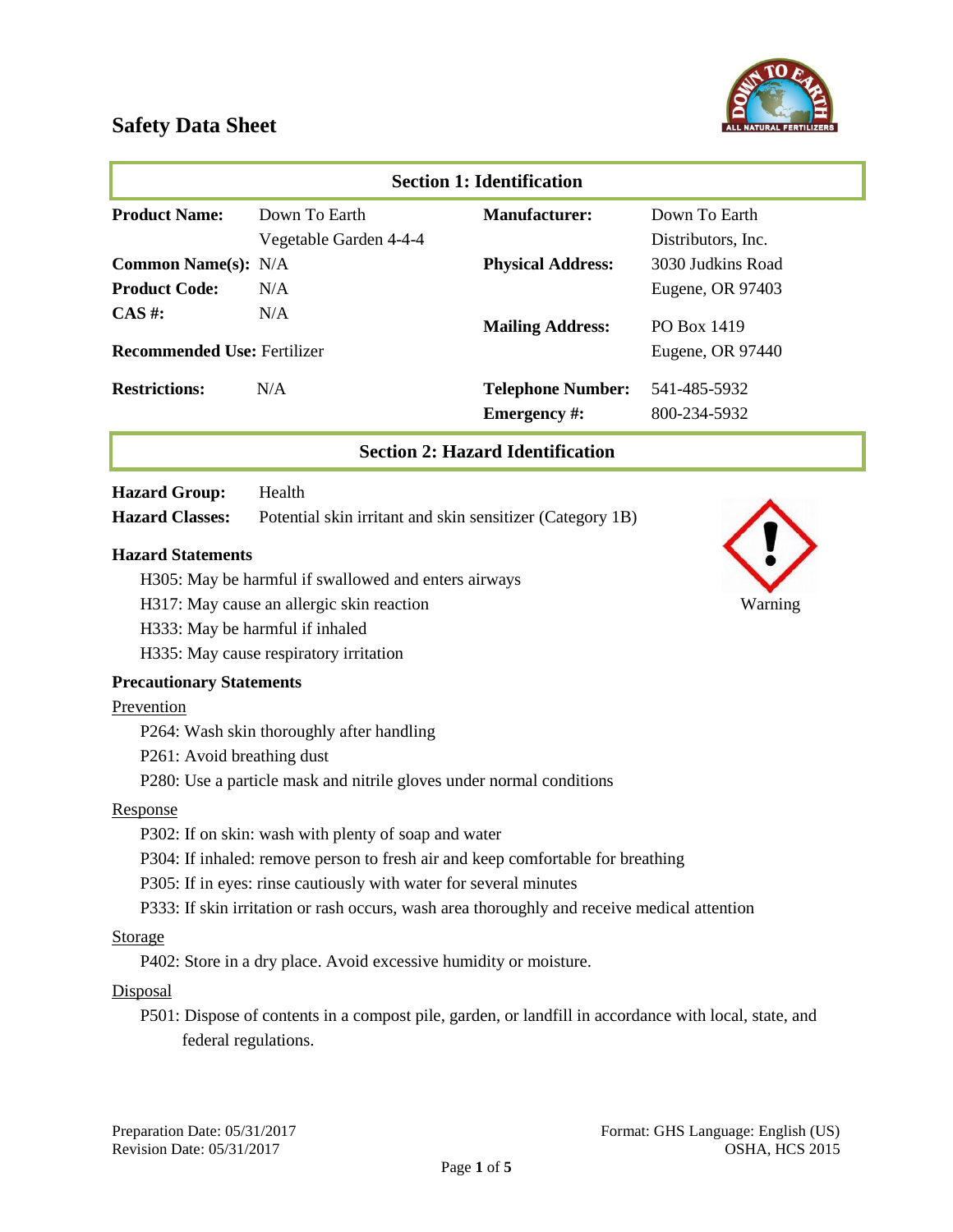

| <b>Section 3: Composition/Information on Ingredients</b>     |                                                                                               |  |
|--------------------------------------------------------------|-----------------------------------------------------------------------------------------------|--|
| <b>Ingredients:</b>                                          | Proprietary mixture of animal and/or plant by-products, mined minerals and soil<br>amendments |  |
| $\mathbf{CAS}$ #:<br><b>NIOSH Registry #:</b> Not Registered | N/A                                                                                           |  |

| <b>Section 4: First-Aid Measures</b> |                                                                                                                              |  |
|--------------------------------------|------------------------------------------------------------------------------------------------------------------------------|--|
| <b>Inhalation:</b>                   | Remove person to fresh air and keep comfortable for breathing. If respiratory distress<br>continues, seek medical attention. |  |
| <b>Skin Irritation:</b>              | Wash with plenty of soap and water. If irritation persists, seek medical attention.                                          |  |
| Eye:                                 | Rinse cautiously with water for several minutes. If irritation persists, seek medical<br>attention.                          |  |
| <b>Ingestion:</b>                    | If gastrointestinal distress occurs, seek medical attention.                                                                 |  |
| Allergen:                            | This product may cause an allergic reaction. If an allergic reaction occurs, seek medical<br>attention immediately.          |  |

# **Section 5: Fire-Fighting Measures**

| <b>Suitable Extinguishing Media:</b>     | Water, regular foam, carbon dioxide, dry chemical |
|------------------------------------------|---------------------------------------------------|
| <b>Unsuitable Extinguishing Media:</b>   | None                                              |
| <b>Flash Point:</b>                      | N/A                                               |
| <b>Specific Fire-Related Hazards:</b>    | None                                              |
| <b>Special Fire-Fighting Procedures:</b> | None                                              |
| <b>Unusual Fire/Explosion Hazards:</b>   | None                                              |

| <b>Section 6: Accidental Release Measures</b> |                                                                                                             |  |
|-----------------------------------------------|-------------------------------------------------------------------------------------------------------------|--|
| <b>Personal Precautions:</b>                  | Wear a particle mask and nitrile gloves during handling                                                     |  |
| <b>Environmental Precautions:</b>             | <b>None</b>                                                                                                 |  |
|                                               | <b>Methods for Handling Spills:</b> In case of spill: handle using nitrile gloves and wear a particle mask. |  |
|                                               | Employ best-practice sanitation methods for clean-up. Utilize a vacuum                                      |  |
|                                               | or sweep the product with a broom and dispose in a garbage receptacle.                                      |  |
|                                               | There are no special emergency procedures for clean-up.                                                     |  |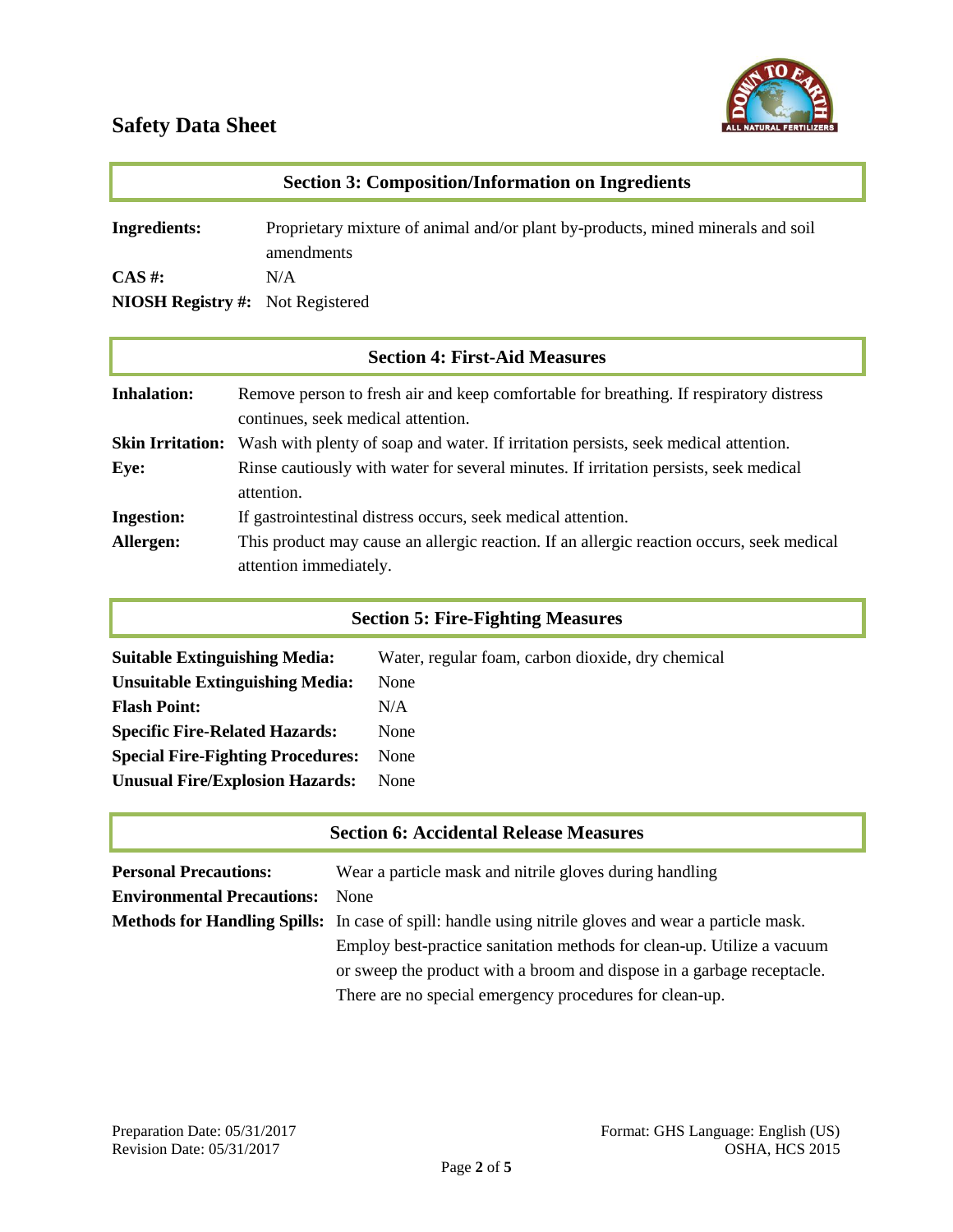

## **Section 7: Handling and Storage**

**Safe Handling:** Wear gloves and a particle mask when handling and transporting. Avoid excessive humidity, contact with moisture, and extreme temperatures to retain product functionality. There are no known incompatibilities with this material.

#### **Section 8: Exposure Control/Personal Protection**

**Exposure Limit:** There are no exposure limits defined for this product.

## **Recommended PPE and Handling Practices**

| Respiratory:                           | Particle mask.                            |
|----------------------------------------|-------------------------------------------|
| <b>Skin Protection:</b> Nitrile gloves |                                           |
| Eye Protection:                        | Safety glasses                            |
| Hygiene:                               | Wash hands thoroughly with soap and water |
| Ventilation:                           | Ensure workspace is well-ventilated       |



| <b>Section 9: Physical and Chemical Properties</b> |                                             |                                                       |                    |
|----------------------------------------------------|---------------------------------------------|-------------------------------------------------------|--------------------|
| Appearance:                                        | Gray to brown coarse meal                   | <b>Melting Point:</b>                                 | Unknown            |
|                                                    | mixture with mineral<br>particles and fines | <b>Freezing Point:</b><br><b>Solubility in Water:</b> | Unknown<br>Unknown |
| <b>Flammability Limits:</b> Unknown                |                                             | <b>Initial Boiling Point:</b>                         | Unknown            |
| Odor:                                              | Mild earthy, marine odor                    | <b>Boiling Range:</b>                                 | Unknown            |
| <b>Odor Threshold:</b>                             | Unknown                                     | <b>Flash Point:</b>                                   | Unknown            |
| <b>Vapor Pressure:</b>                             | <b>Unknown</b>                              | <b>Evaporation Rate:</b>                              | N/A                |
| <b>Vapor Density:</b>                              | Unknown                                     | <b>Flammability:</b>                                  | Unknown            |
| pH:                                                | $5.5 - 6.0$                                 | <b>Viscosity:</b>                                     | Unknown            |
| <b>Relative Density:</b>                           | 25-30 lb/ft <sup>3</sup>                    |                                                       |                    |

#### **Section 10: Stability and Reactivity**

| <b>Reactivity:</b>               | No specific test data is currently available               |
|----------------------------------|------------------------------------------------------------|
| <b>Chemical Stability:</b>       | Product is stable under normal temperatures and conditions |
| <b>Conditions to Avoid:</b>      | Extreme temperatures and excessive moisture                |
| <b>Required Stabilizers:</b>     | None                                                       |
| Incompatibility:                 | None currently known                                       |
| <b>Hazardous Decomposition:</b>  | None currently known                                       |
| <b>Hazardous Polymerization:</b> | Will not occur                                             |
| <b>Hazardous Reactions:</b>      | None currently known                                       |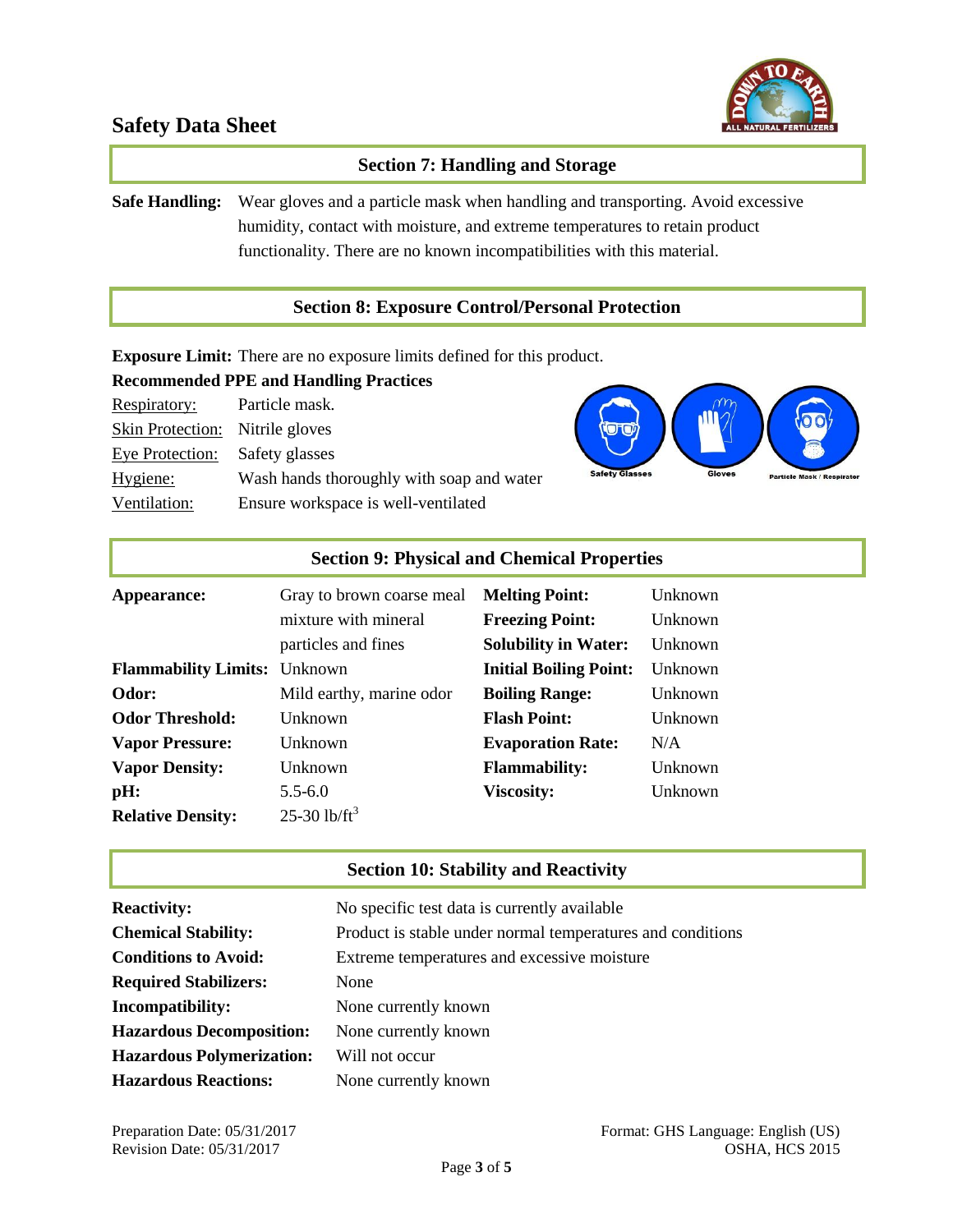

# **Section 11: Toxicological Information**

|                                                                               | <b>Primary Routes of Exposure:</b> Inhalation, skin contact, and eye contact |  |
|-------------------------------------------------------------------------------|------------------------------------------------------------------------------|--|
| <b>Symptoms of Exposure:</b>                                                  | May act as a slight irritant to the skin or respiratory system. Slight       |  |
|                                                                               | dermatitis may occur. Mild respiratory irritation and cough may occur.       |  |
|                                                                               | Possible allergic reactions in sensitive individuals. Rash and swelling      |  |
|                                                                               | may occur in skin. Mild respiratory distress and frequent coughing may       |  |
|                                                                               | occur. No studies currently known describing effects of delayed,             |  |
|                                                                               | immediate, or chronic effects from short- and long-term exposure.            |  |
| LD50:                                                                         | Currently unknown                                                            |  |
| <b>Carcinogenicity:</b>                                                       | Currently unknown                                                            |  |
| <b>Medical Conditions Aggravated by Exposure:</b> Allergic reaction may occur |                                                                              |  |

# **Section 12: Ecological Information**

| Ecology:                          | Currently unknown                     |
|-----------------------------------|---------------------------------------|
| <b>Ecological Effects:</b>        | There are no known ecological effects |
| <b>Toxicity Testing:</b>          | Currently unknown                     |
| <b>Bioaccumulation Potential:</b> | Currently unknown                     |

|                               | <b>Section 13: Disposal Considerations</b>                              |
|-------------------------------|-------------------------------------------------------------------------|
| <b>Disposal Containers:</b>   | There are no known restrictions on disposal containers                  |
| <b>Disposal Methods:</b>      | Recommended disposal is use as fertilizer in a compost pile, garden, or |
|                               | other plant-based ecosystem. Alternatively, product may be disposed of  |
|                               | in a landfill in accordance with local, state, and federal regulations. |
| <b>Disposal Restrictions:</b> | Do not dispose through sewage systems. Do not burn as a method of       |
|                               | disposal.                                                               |

## **Section 14: Transport Information**

| <b>UN Number:</b>               | None assigned                                                                     |
|---------------------------------|-----------------------------------------------------------------------------------|
| <b>UN Proper Shipping Name:</b> | None assigned                                                                     |
| <b>Transport Hazard Class:</b>  | Non-hazardous                                                                     |
| <b>Environmental Hazards:</b>   | None known                                                                        |
|                                 | <b>Guidance on Bulk Transport:</b> Use best known practices when shipping in bulk |
| <b>Special Precautions:</b>     | None known                                                                        |